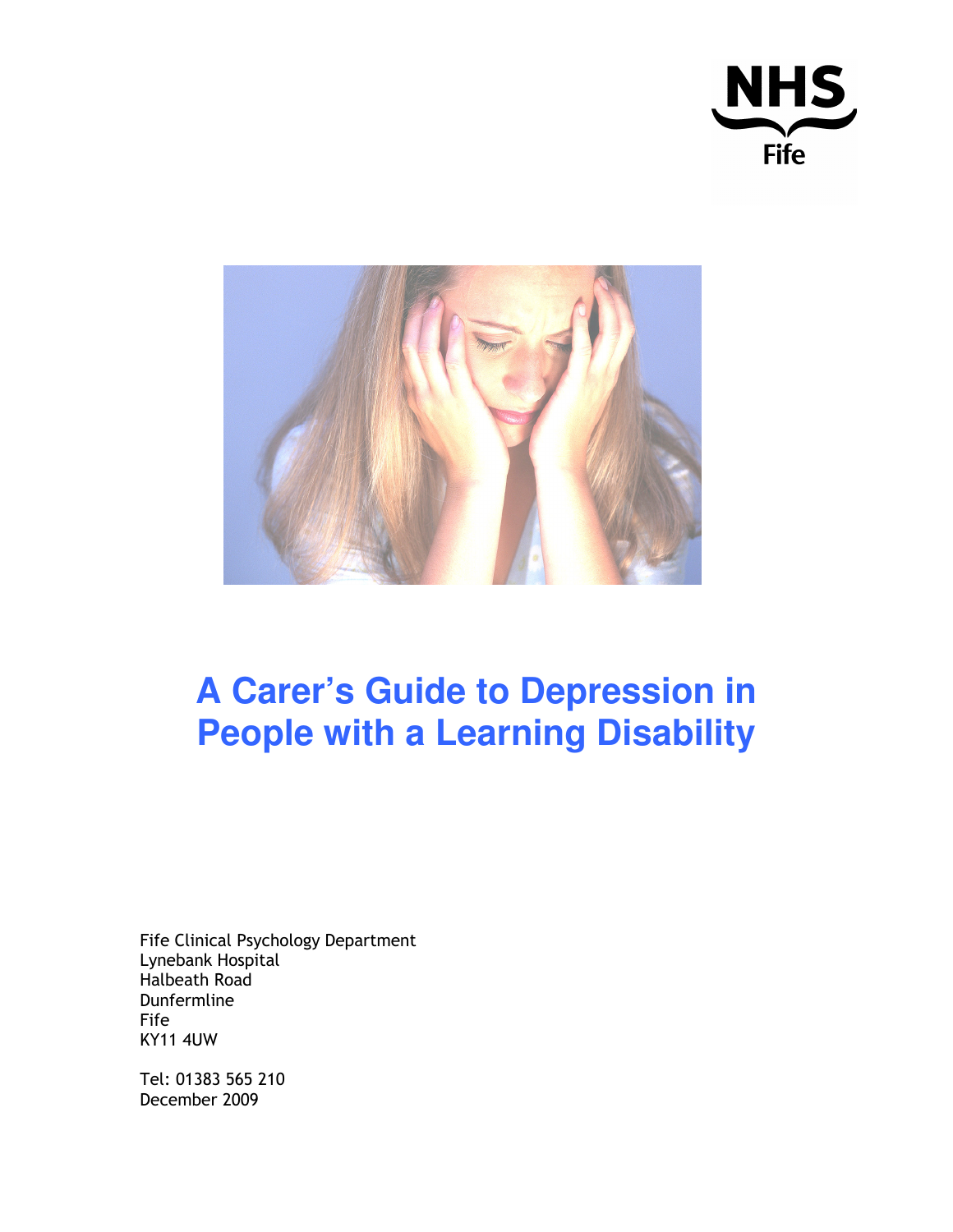### This booklet has been written for parents and carers of people with a learning disability

#### **This booklet aims to:**

- Help you to recognise signs of depression
- Highlight things you can do to help
- Suggest other sources of help and support
- Suggest how you can find support for yourself

It is important to remember that you are not alone – there is a wide range of support, services and professionals available to help you and the person you care for.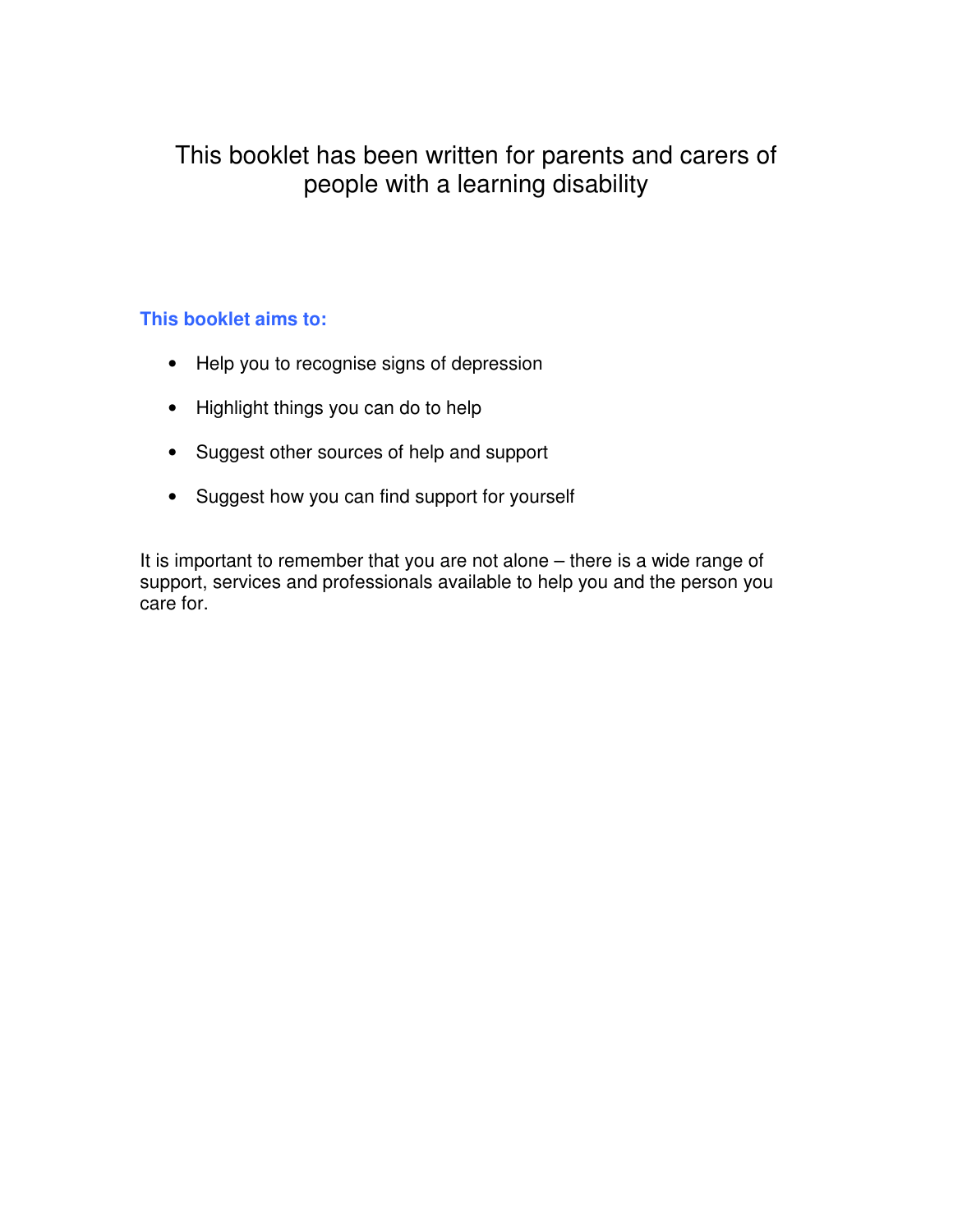### **What is depression?**

Everybody feels fed up, miserable or sad at times. Sometimes there's a reason, sometimes these feelings just come out of the blue. They don't usually last longer than a week or two, and they don't interfere too much with our lives.

Depression is different from these short episodes of unhappiness that we all experience from time to time. It goes on for much longer. It can last for months rather than days or weeks.

Below is a list of some of the symptoms that people with depression experience. They may not experience all of these symptoms.

- feeling unhappy most of the time
- **EXECT:** less interest in activities which are usually enjoyed
- **finding it harder to make decisions**
- unable to cope with things that you used to
- feeling restless and agitated
- **Example 1** eating too little or too much
- **-** losing weight
- feeling tired all the time
- **Example 1** inability to sleep or waking up too early
- sleeping all the time
- **-** losing your self-confidence
- avoiding other people
- being snappy and irritable
- feeling worse at a particular time each day, usually in the morning
- feeling useless, inadequate and hopeless
- **Figure 1** feeling bad or quilty, or worthless
- thinking life isn't worth living
- thoughts of suicide

Many people will get depressed at some time in their lives,

including people with learning disability.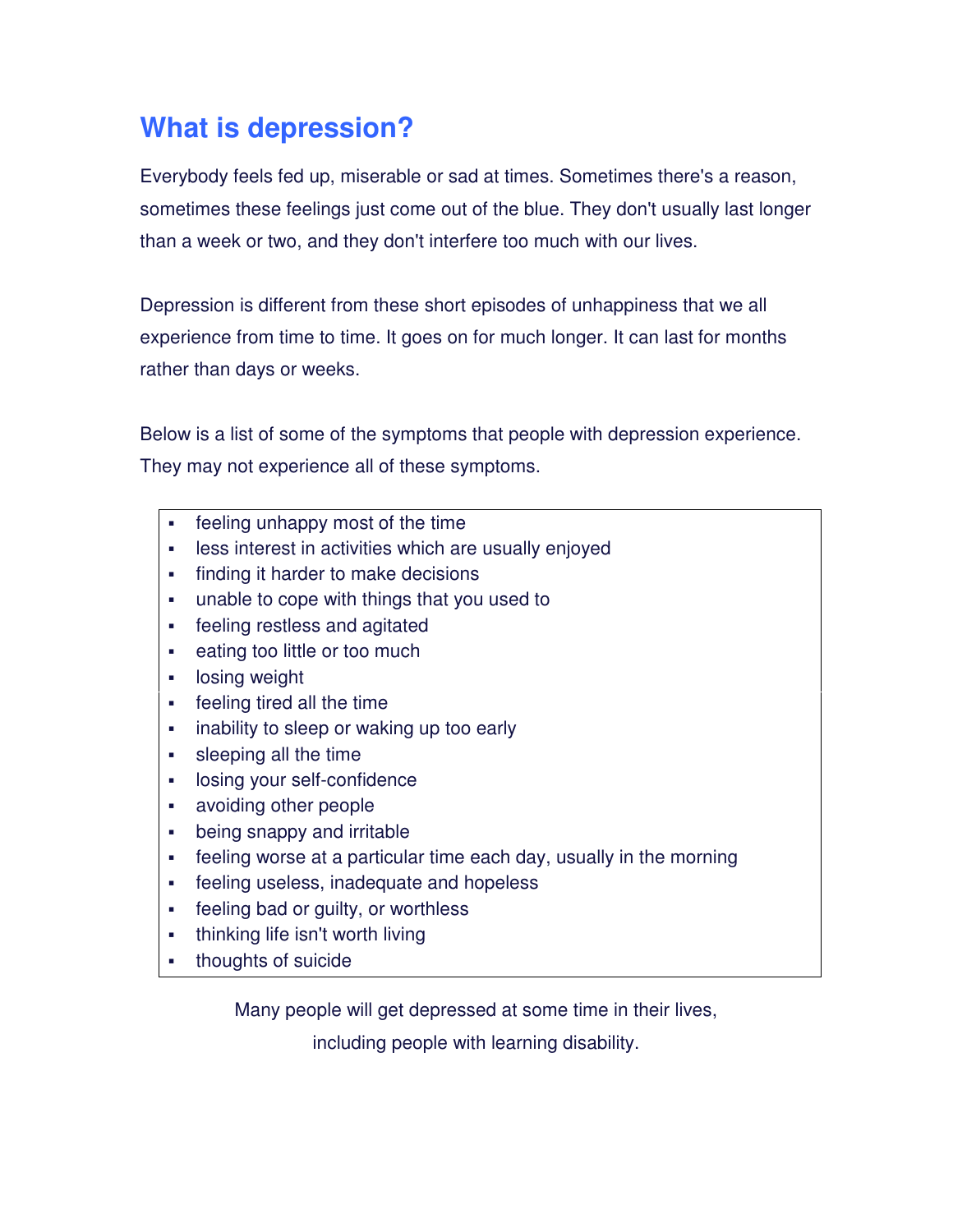## **What are the signs of depression?**

Some individual's with a learning disability are not able to express their feelings easily in words. So their actions may have to speak for them. Sudden changes in behaviour or mood, or not being able to do the things they could previously do may all be important signs of changes in mental health.

#### **Signs to look out for are:**

- sudden or gradual changes in usual behaviour
- **seeking reassurance**
- **-** loss of skills
- loss of bowel or bladder control
- **-** loss of ability to communicate
- outbursts of anger, destructiveness or self harm
- physical illness
- complaining about aches and pains
- **•** wandering or searching

### **What causes depression?**

The reasons why someone people suffer from depression differ from one person to the next, and often there is more than one cause.

#### **Some causes of depression in people with a Learning Disability are:**

- **Bereavement**
- Loss, ie a favourite carer leaving, siblings leaving home, separation from families
- Changes in living situation, ie moving home to live in the community, other residents moving on
- Changes in routine, ie adapting to frequent staff changes
- **Illness**
- Abuse

### **Sometimes there can be no obvious cause for depression.**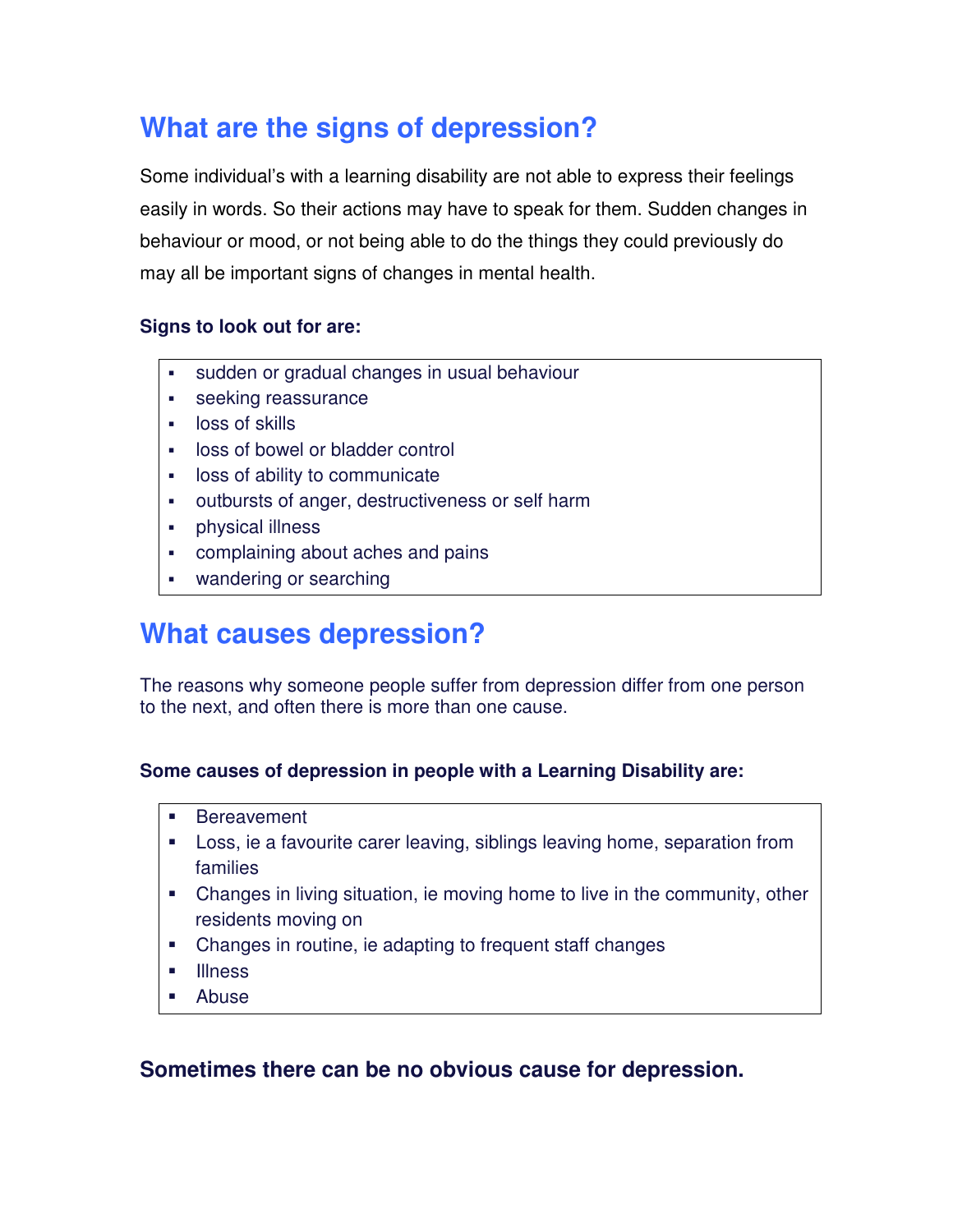## **What can I do to help?**

Although it is sometimes not possible to prevent some of these things happening, proper preparation and explanation can help.

#### **What can help?**

- Good planning and organisation to limit the number of changes
- Taking care to explain changes to the individual
- **Helping the individual to express their worries and feelings**

### **What other help is available?**

#### **GP**

Most family doctors are quite used to dealing with emotional problems. But not all family doctors will have had training in how to recognise depression in people with learning disabilities. So don't forget that you are the expert when it comes to telling the doctor about the changes you have noticed in the person you are worried about. You may have to explain that the depression is not part of the condition which caused the learning disability, but is something new and different.

#### **Psychologist**

Psychological approaches play an important role in the treatment of anyone who is depressed. The opportunity to talk about problems, and finding practical ways of dealing with them, are essential parts of treatment.

Such approaches can be very successful with people with learning disability too, as long as they are adapted to their levels of communication and understanding. Books, photographs, pictures or drawings, for example, may help them to understand or explain their feelings better than words alone can do.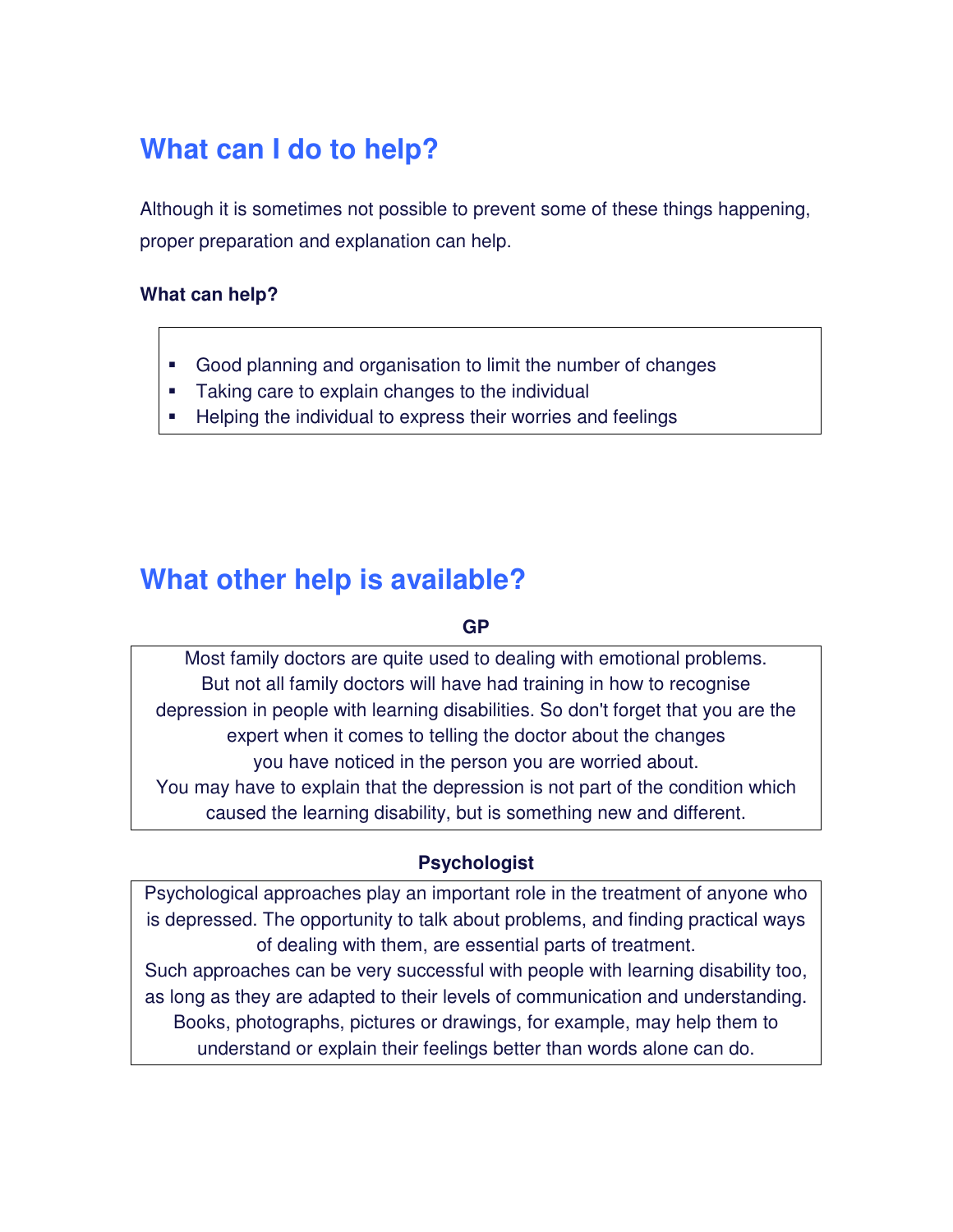## **What other help is available? Continued…**

#### **Drug Treatment**

When depression is severe, an anti-depressant antidepressant drug will be needed. Anti-depressants can take up to 4 weeks to have their full effect. They should be taken for at least 4 to 6 months after the depression has lifted, for it may reappear if the tablets are stopped too soon.

The prescribing doctor, usually the GP, will see how the treatment is going with regular appointments and will advise on when to stop the tablets.

#### **Social Support**

Loneliness or lack of anything interesting to do during the day may be a cause of depression, or can make depression worse.

Help from Social Services, voluntary organisations, parent groups and other support groups can help to deal with such problems.

**In severe depression, people may feel that life is not worth living. If you think someone feels this way, go to your GP as soon as possible to discuss your concerns.**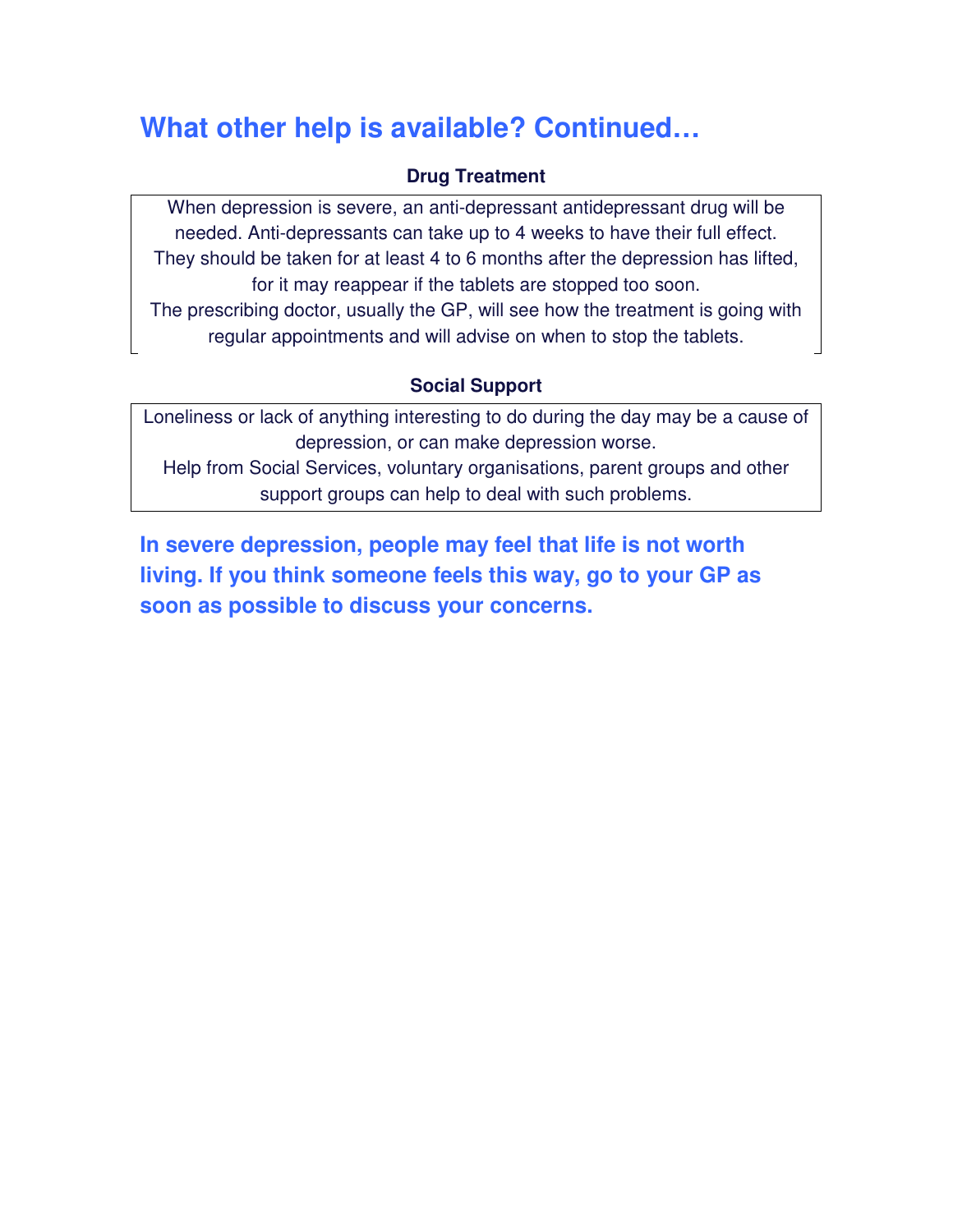### **Summary: What can you do to help?**

**DO** ask for help.

It's not normal for someone to feel depressed just because they have a disability.

**DO** be patient and remember that depression is an illness, and that most people get better.

**DO** make sure they keep taking any tablets they are on, but watch out for any side effects and report these to the doctor or nurse immediately.

**DO** listen to how they feel, and if they are having counselling, help them to keep their appointment.

**DO** encourage eating and drinking properly - the right nourishment and enough of it. People with depression often lose weight.

**DO** encourage going out and joining in activities they have previously enjoyed, but don't bully them into doing things.

**DON'T** forget your own needs - it can be very wearing living with a depressed person. Talking to other carers can be helpful, as can having regular breaks.

**DON'T** think depression is a slur on the family or on your care. Be clear that it is not a form of madness.

**DON'T** make decisions about a change of home when someone is depressed. It's much harder to cope with a move at such a time.

**If your doctor suggests ways in which you might help to deal with some of the problems, do try to carry these out.**